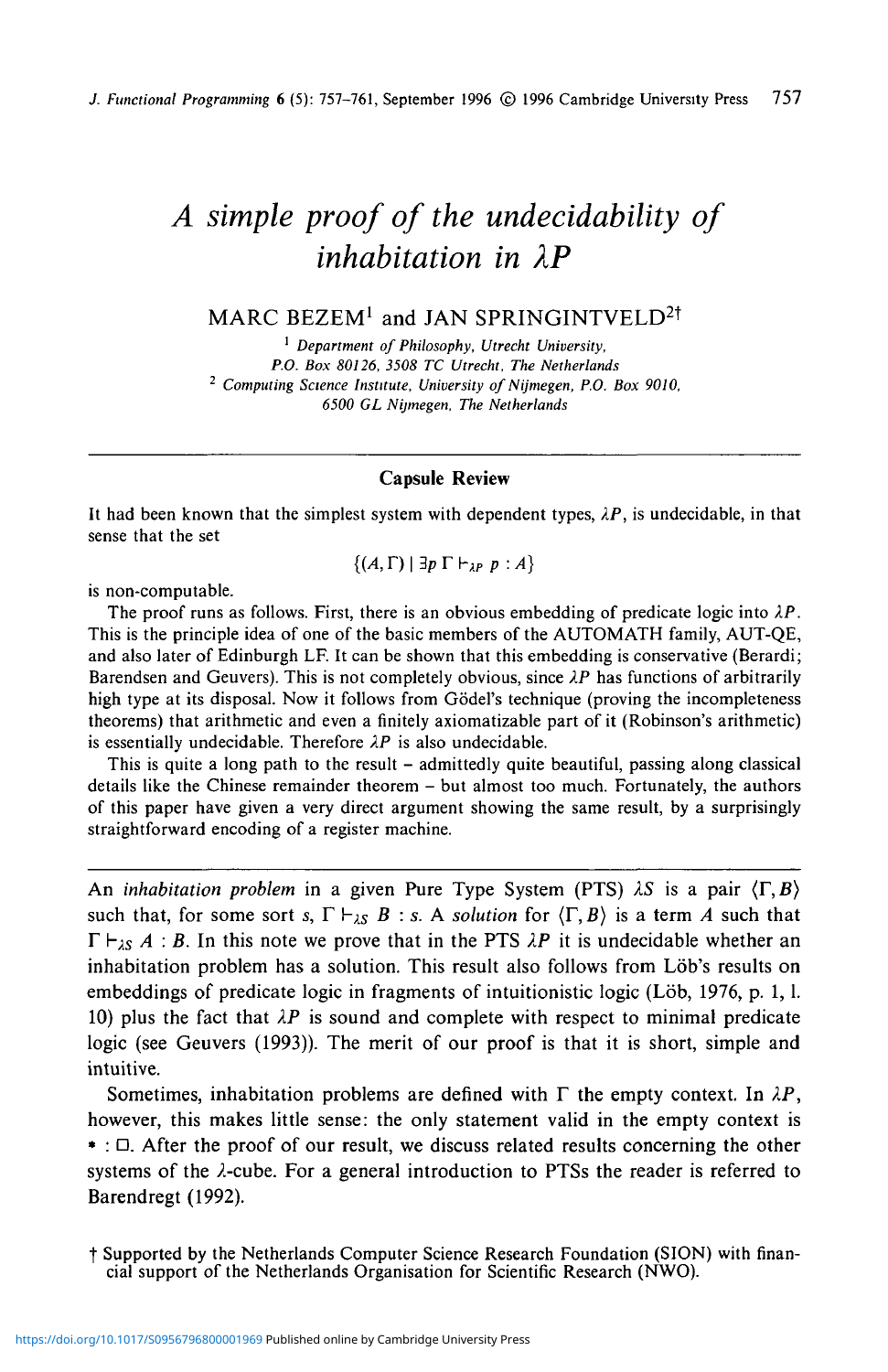The machine model we use in this note is the register machine of Shepherdson and Sturgis (1963). It easily follows from Shepherdson and Sturgis (1963) that every partial recursive function can be computed by a register machine program using the instruction set below. As a consequence, the halting problem for register machines is undecidable. We shall encode this halting problem as an inhabitation problem in  $\lambda P$ , thus proving that inhabitation in  $\lambda P$  is undecidable too. To this end, we translate register machine programs into contexts of  $\lambda P$ , similarly to the way in which Shepherdson (1985) translates them into logic programs. The advantage of this machine model and our translation is that it only requires primitives that are already present in  $\lambda P$ , thus trivializing the encoding.

#### *Definition I*

A register machine program P is a finite sequence  $I_1, \ldots, I_n$  ( $n > 0$ ) of instructions which operate on registers  $x_1, ..., x_m$ , where each instruction is of one of the following two forms (with  $1 \le i \le m$ ,  $1 \le j \le n+1$ ):

$$
x_i \quad := \quad x_i + 1 \tag{1}
$$

$$
\text{IF } x_i \neq 0 \text{ THEN } x_i \quad := \quad x_i - 1 \text{ AND GOTO } j \tag{2}
$$

Every program is completed with a HALT instruction *In+i.* Execution of a register machine program with respect to given contents  $n_1, ..., n_m \in \mathbb{N}$  of the registers  $x_1, ..., x_m$  starts from  $I_1$ , executing the instructions in the obvious sequential way, and terminates when the HALT instruction  $I_{n+1}$  is reached.

The idea of the translation is that registers are modelled as arguments of predicates *Pk* (all having arity m), with *k* the program counter, and that state transitions of the register machine by the execution of an instruction are modelled by passing from the conclusion of an implication to its premiss ('backward reasoning'). So the instructions correspond to (universally closed) implications. The HALT instruction corresponds to a predicate  $P_{n+1}$  which is unconditionally true. Thus, a terminating execution corresponds to a normal proof of an atomic statement modelling the initial state of the register machine ('extracting proofs from programs'). Via the *formulas as types* interpretation, the formulas corresponding to the instructions can be interpreted as types of  $\lambda P$ . Proofs of these formulas correspond to terms of the corresponding types. Thus a terminating execution corresponds to a normal term of an atomic type modelling the initial state of the register machine.

We now explain in detail how instructions of *P* are translated into types of *XP* corresponding to the logical statements above.

#### *Definition 2*

Let P be a register machine program. The *signature* of P is a context  $\Sigma_P$  defined by (with  $N^m \rightarrow^*$  denoting  $N \rightarrow^*$  if  $m = 1$  and  $N \rightarrow (N^{m-1} \rightarrow^*)$  if  $m > 1$ ):

$$
\Sigma_P = \langle N : *, o : N, s : N \rightarrow N, P_1 : N^m \rightarrow *, \dots, P_{n+1} : N^m \rightarrow * \rangle.
$$

If the instruction  $I_k$  of a register machine P is of the form (1), then the corresponding type is:

$$
\varphi_k = \Pi x_1 : N \dots \Pi x_m : N.P_{k+1} x_1 \dots (s x_i) \dots x_m \to P_k x_1 \dots x_i \dots x_m.
$$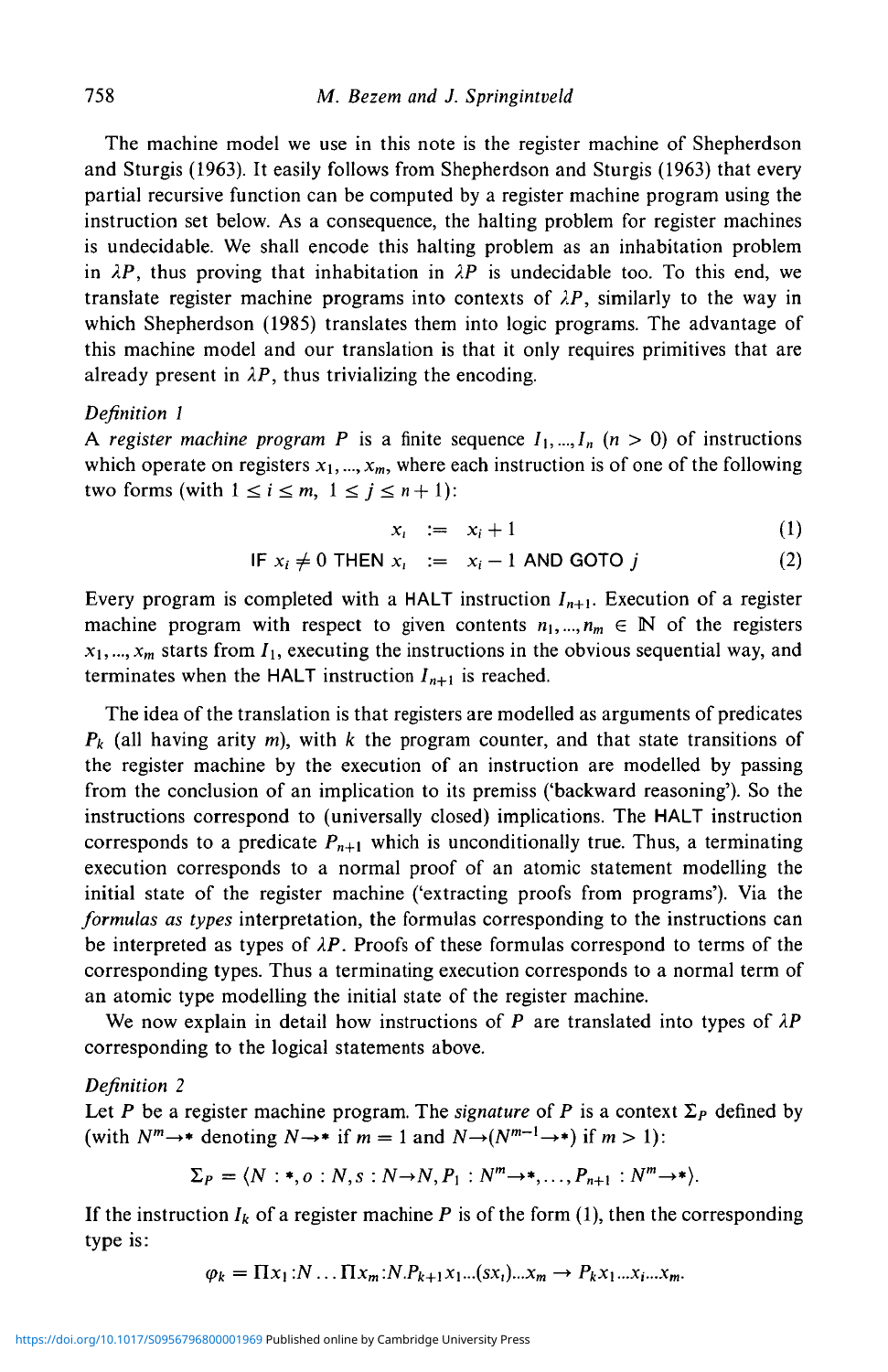If the instruction  $I_k$  is of the form (2), then there are two corresponding types, one for each of the two cases  $x_i \equiv o$  and  $(sx_i)$ :

$$
\varphi_{ko} = \Pi x_1 : N \dots \Pi x_m : N.P_{k+1} x_1 \dots 0 \dots x_m \rightarrow P_k x_1 \dots 0 \dots x_m,
$$

 $\varphi_{ks} = \prod x_1 : N \dots \prod x_m : N \cdot P_i x_1 \dots x_n \rightarrow P_k x_1 \dots (sx_i) \dots x_m$ .

The HALT instruction  $I_{n+1}$  corresponds to:

$$
\varphi_{n+1} = \Pi x_1 : N \dots \Pi x_m : N.P_{n+1}x_1 \dots x_m.
$$

The above types are referred to as  $\varphi$ -types. The *context* of *P* is a context  $\Gamma_P$ extending the signature of P with declarations of the form  $i_k : \varphi_k$  for all  $\varphi$ -types  $\varphi_k$ . So  $\Gamma_P$  is of the form:

$$
\Gamma_P = \Sigma_P, \langle \ldots, i_k : \varphi_k, \ldots, i_{lo} : \varphi_{lo}, i_{ls} : \varphi_{ls}, \ldots \rangle.
$$

We need a few technicalities. *Numerals* are defined as usual by:  $0 \equiv o$ ;  $n+1 \equiv (sn)$ . Furthermore, sequences of numerals are denoted as vectors. Before proving the theorem, we give an example of a register machine program and its translation.

#### *Example 3*

We describe a register machine program P operating on one register.

$$
I_1 \equiv IF x \neq 0 \text{ THEN } x := x - 1 \text{ AND GOTO 4}
$$
  
\n
$$
I_2 \equiv x := x + 1
$$
  
\n
$$
I_3 \equiv IF x \neq 0 \text{ THEN } x := x - 1 \text{ AND GOTO 1}
$$
  
\n
$$
I_4 \equiv HALT
$$

It is easy to see that this program terminates on every positive number, returning the predecessor of that number, but that it does not terminate on 0.

Next, we translate P into a context  $\Gamma_P$  of  $\lambda P$ . The signature of P is given by

$$
\Sigma_P = \langle N : *, o : N, s : N \rightarrow N, P_1 : N \rightarrow *, ..., P_4 : N \rightarrow * \rangle.
$$

The context  $\Gamma_P$  consists of  $\Sigma_P$ , extended with the following declarations:

$$
i_{1o} : \Pi x : N.P_2o \rightarrow P_1o
$$
  
\n
$$
i_{1s} : \Pi x : N.P_4x \rightarrow P_1(sx)
$$
  
\n
$$
i_2 : \Pi x : N.P_3(sx) \rightarrow P_2x
$$
  
\n
$$
i_{3o} : \Pi x : N.P_4o \rightarrow P_3o
$$
  
\n
$$
i_{3s} : \Pi x : N.P_1x \rightarrow P_3(sx)
$$
  
\n
$$
i_4 : \Pi x : N.P_4x
$$

It will follow from the theorem below that for all numerals *n* the type  $P_1(sn)$  is inhabited in  $\Gamma_P$ , while  $P_1$ *o* is not inhabited. To provide an intuitive explanation, we view types again as formulas (reading  $\Pi$  as  $\forall$ ) and in particular the types of the variables  $i_1$ <sub>o</sub>, ...,  $i_4$  as assumptions. We show that  $P_1$ (so) is provable from these assumptions and argue that  $P_1$ o is not provable.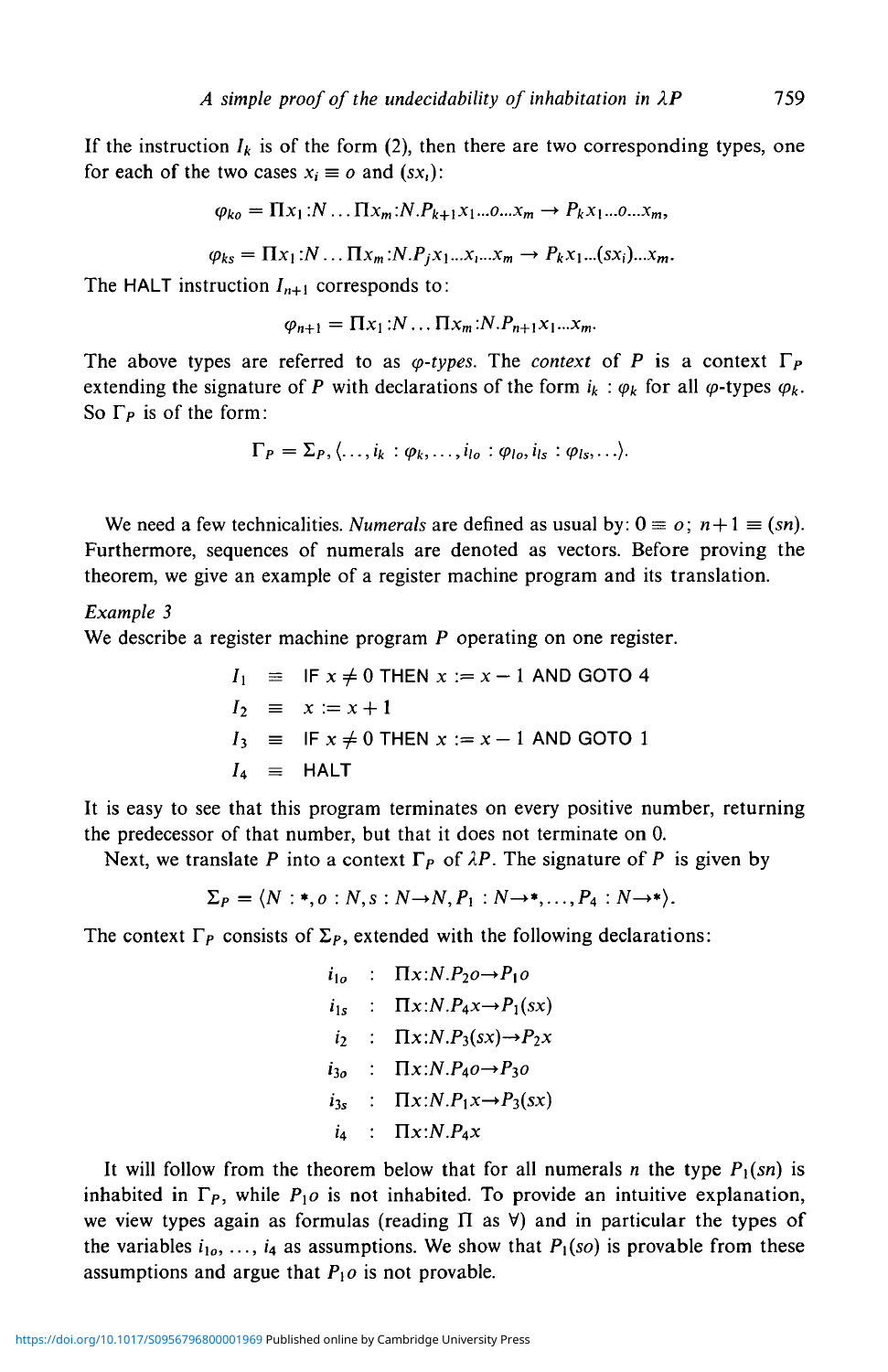To prove  $P_1(s_0)$ , use the assumption  $\prod x : N.P_4x \rightarrow P_1(sx)$ , after which one has to prove  $P_4$ *o*. This follows from  $\Pi x$ : $N.P_4x$ . Note that the inhabitant of  $P_1$ (s*o*) corresponding to this proof is  $i_1 \circ o(i_4 o)$ .

A proof of  $P_1$ o would necessarily have the following shape. First, use the assumption  $\Pi x:N.P_2o\rightarrow P_1o$ . This yields the obligation to prove  $P_2o$ . Next, use  $\Pi x:N.P_3(sx) \rightarrow P_2x$ . Then one has to prove  $P_3(so)$ . For this, use  $\Pi x:N.P_1x \rightarrow P_3(sx)$ . This leads back to the original goal  $P_1$ o.

# *Theorem 4*

Let P be a register machine program. Then we have: P terminates on  $\vec{n}$  if and only if  $\Gamma_P \vdash_{\lambda P} M : P_1 \hat{n}$  for some term *M*.

# *Proof*

We start with an important observation: for every type  $P_k \vec{n}$  there is exactly one instance of a  $\varphi$ -type whose conclusion matches with  $P_k\vec{n}$ . The uniqueness of the matching predicate symbol reflects the fact that register machines are deterministic. The uniqueness of the match with respect to the numerals follows from the fact that the matching is first order, so that matching substitutions are unique (if they exist).  $\Rightarrow$  Assume P terminates on  $\vec{n}$ . Then we have

$$
\Gamma_P \vdash_{\lambda P} i_{x_1} \vec{n}_1(i_{x_2} \vec{n}_2(\ldots (i_{x_p} \vec{n}_p) \ldots)) : P_1 \vec{n},
$$

where  $x_1 = 1$ ,  $x_p = n + 1$  and the  $\vec{n}_i$ 's are suitable instantiations of the  $\varphi$ -types such that the conclusion of the type of  $i_{x_1}\tilde{n}_1$  matches  $P_1\tilde{n}$  and, for all  $1 \leq q < p$ , the conclusion of the type of  $i_{x_{q+1}}\vec{n}_{q+1}$  matches the premiss of the type of  $i_{x_q}\vec{n}_q$ . These instances follow the execution step by step by the observation above.

 $\leftarrow$  Assume  $\Gamma_P \vdash_{\lambda P} M : P_1 \hat{n}$  for some term *M*. Since  $\lambda P$  is strongly normalising and the subject reduction property holds, we may assume that *M* is normal. Now termination of P on *h* follows from the claim below (to be proved by induction on the length of the normal form, using the observation above).  $\Box$ 

# *Claim*

If  $\Gamma_P$   $\vdash_{\lambda P} M$  :  $P_k \ddot{n}$  and M is in normal form, then M is of the form  $i_{x_1} \vec{n}_1 (i_x, \vec{n}_2 (\ldots (i_{x_n} \vec{n}_p) \ldots)).$ 

We end this paper with a discussion of related results for systems of the  $\lambda$ -cube (Barendregt, 1992). Since all systems on the right hand side of the  $\lambda$ -cube are conservative over *XP* (Geuvers, 1993), the undecidability of inhabitation in these systems follows from the undecidability of inhabitation in  $\lambda P$ . Shifting to the lefthand side of the cube, we observe that the proof in this note can easily be adapted to a proof of the undecidability of inhabitation in  $\lambda \omega$ . This is done by changing all occurrences of  $N$  to  $*$  and deleting the declaration  $N : *$ . For example, the signature of *P* now reads (with  $*^{m} \rightarrow *$  denoting  $* \rightarrow *$  if  $m = 1$  and  $* \rightarrow (*^{m-1} \rightarrow *)$  if  $m > 1$ ):

$$
\Sigma_P = \langle o:*, s: * \rightarrow *, P_1: *^m \rightarrow *, \ldots, P_{n+1}: *^m \rightarrow * \rangle.
$$

Decidability of inhabitation in  $\lambda \rightarrow$  can be proved by means of the *formulas as types* interpretation and finite Kripke models. The decidability of inhabitation in  $\lambda \omega$  is proved in Springintveld (1995) by reducing it to inhabitation in  $\lambda \rightarrow$ . From Löb